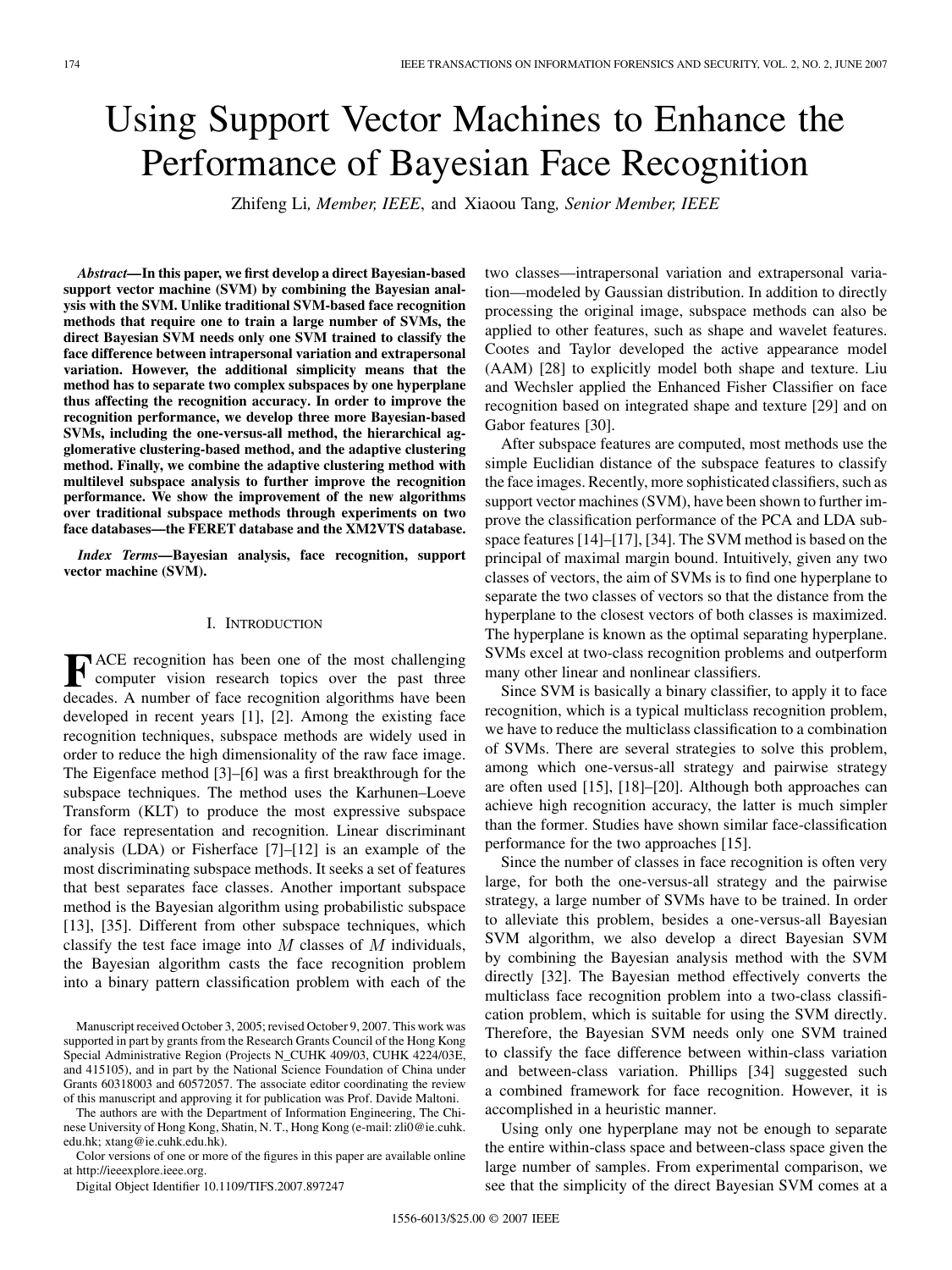cost of accuracy. We can see that the two methods are at two extremes—one needs too many classifiers and the other has too few classifiers. In order to balance the two extremes, we further develop a two-stage Bayesian SVM. In the first stage, we estimate a similarity matrix to measure the degree of similarity between each pair of faces using the direct Bayesian SVM. Then using the similarity matrix and the hierarchical agglomerative clustering (HAC) algorithm [21]–[25], we group all face classes into clusters of similar faces. In the second stage, we perform the one-versus-all SVMs on the small number of classes within each cluster. During testing, we first use the original Bayesian method to classify the probe face to a cluster, and then the final classification is obtained within this cluster by the second-stage SVM. The method is shown to be as effective as the one-versus-all approach but is more efficient in computation. Notice that the clustering is based on the training data and, thus, stays the same in the testing stage. In order to cluster the data adaptively for each test face, we finally develop an adaptive clustering Bayesian SVM algorithm. We first use a simple Bayesian algorithm to find a cluster of faces that are most similar to the test face, then use a one-versus-all algorithm to reclassify the face in this cluster to find the final result. We use experiments on two face databases—the FERET face database [26] and the XM2VTS face database [27] to compare the four new algorithms with traditional subspace methods.

## II. BAYESIAN SVM

In this section, we first provide a brief review of the SVM and Bayesian face recognition. We then develop the direct Bayesian SVM and the one-versus-all Bayesian SVM.

## *A. SVMs*

In this section, we give a brief description of the basic idea of SVM. Systematic analysis and discussion on SVM can be found in [14].

Consider  $N$  points that belong to two different classes

$$
\{(x_i, y_i)\}_{i=1}^N \text{ and } y_i = \{+1, -1\} \tag{1}
$$

where  $x_i$  is an *n*-dimension vector and  $y_i$  is the label of the class that the vector belongs to. SVM separates the two classes of points by a hyperplane

$$
w^T x + b = 0 \tag{2}
$$

where x is an input vector,  $w$  is an adaptive weight vector, and  $b$ is a bias. The goal of SVM is to find the optimal separating hyperplane, to maximize the margin (i.e., the distance between the hyperplane and the closest point of both classes). By Lagrangian formulation, the prediction of the SVM is given by

$$
f_l(x) = \sum_{i=1}^{m} y_i \alpha_i \langle x, x_{si} \rangle + b \tag{3}
$$

where  $m$  is the number of support vectors, each  $x_{si}$  representing a support vector and  $\alpha_i$  is the corresponding Lagrange multiplier. Each test vector x is then classified by the sign of  $f(x)$ .

The solution can be extended to the case of nonlinear separating hyperplanes by a mapping of the input space into a high dimensional space  $x \to \phi(x)$ . The key property of this mapping is that the function  $\phi$  is subject to the condition that the dot product of the two functions  $\phi(x_i) \cdot \phi(x_i)$  can be rewritten as a kernel function  $K(x_i, x_j)$ . The decision function in (3) then becomes

$$
f(x) = \sum_{i=1}^{m} y_i \alpha_i K(x, x_{si}) + b.
$$
 (4)

We use the popular Gaussian kernel in our study.

#### *B. Bayesian Analysis*

The Bayesian face recognition method converts the multiclass face recognition problem into a two-class classification problem by classifying the face difference as intrapersonal variations for the same person and interpersonal variations for different persons [12]. Letting  $\Omega_I$  represent the intrapersonal variations and  $\Omega_E$  represent the extra-personal variations, the ML similarity between any two images can be defined as

$$
S(I_1, I_2) = P(\Delta | \Omega_I)
$$
\n(5)

where  $\Delta$  is the difference between the two images.

To estimate  $P(\Delta|\Omega_I)$ , we perform PCA on the face difference set  $\{\Delta | \Delta \in \Omega_I\}$  to decompose the image difference space into two orthogonal and complementary subspaces: the principle subspace  $F$ , called intrapersonal eigenspace with  $K$  eigenvectors, and its complementary space  $\bar{F}$  with  $N - K$  eigenvectors. The likelihood can be estimated as

$$
\hat{P}(\Delta|\Omega_I) = \left[\frac{\exp\left(-\frac{1}{2}d_F(\Delta)\right)}{(2\pi)^{K/2}\prod_{i=1}^K \lambda_i^{1/2}}\right] \left[\frac{\exp\left(\frac{-\varepsilon^2(\Delta)}{2\rho}\right)}{(2\pi\rho)^{(N-K)/2}}\right] \quad (6)
$$

where  $d_F(\Delta)$  is the so-called distance-in-feature-space (DIFS)

$$
d_F(\Delta) = \sum_{i=1}^{K} \frac{y_i^2}{\lambda_i}.
$$
 (7)

In (6) and (7),  $y_i$  is the principle component of the principle subspace F,  $\lambda_i$  is the corresponding eigenvalue,  $\varepsilon^2(\Delta)$  is the PCA residual error in  $\bar{F}$ , also called the "distance-from-featurespace" (DFFS), and  $\rho$  is the average of all the eigenvalues of  $\overline{F}$ 

$$
\rho = \frac{1}{N - K} \sum_{i=K+1}^{N} \lambda_i.
$$
\n(8)

From (6), we can see that the estimation of  $P(\Delta|\Omega_I)$  is equivalent to computing the distance measure in the intrapersonal subspace

$$
D_I = d_F(\Delta) + \frac{\varepsilon^2(\Delta)}{\rho}.
$$
 (9)

For simplicity, we only use the DIFS in our study, since DFFS and MAP are costlier to compute. Our purpose is not to improve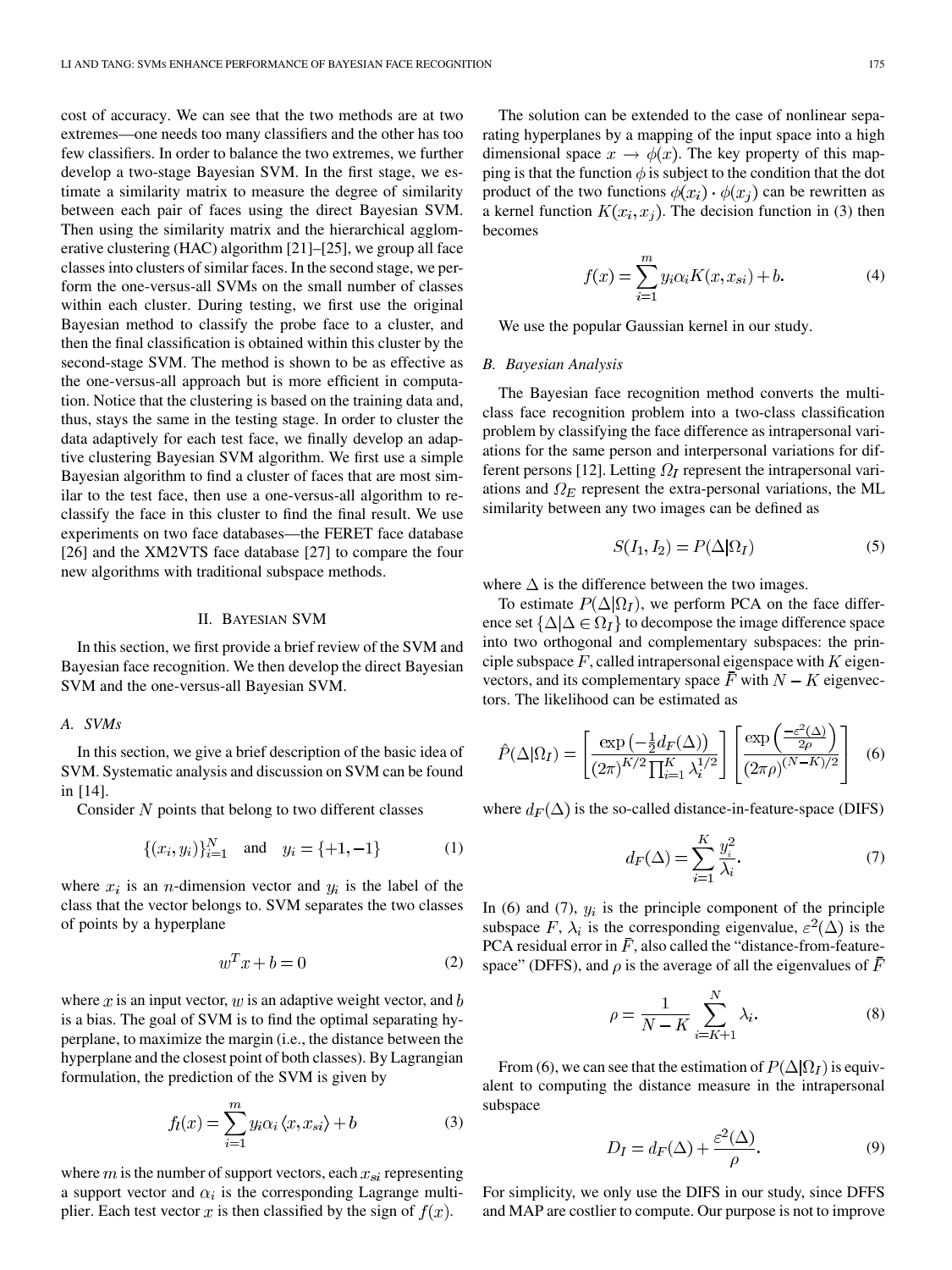the Bayesian method itself but to show how SVM can be combined with Bayesian to achieve better performance.

#### *C. Bayesian SVM*

As discussed before, SVM is a binary classifier. For the face recognition problem, we need to extend it to a multiclass classifier. The pair-wise strategy and the one-versus-all strategy are the two most popular methods. For the pair-wise strategy, one SVM is trained to separate each pair of classes. So the method needs  $c * (c - 1)/2$  SVMs trained, where c is the number of classes. During testing, each SVM votes for one class, and the winning class is the one that has the largest number of votes. For the one-versus-all strategy, each SVM is trained to separate a single class from the remaining classes. In other words, each class is associated with one hyperplane. So it needs  $c$  SVMs trained. Each test vector is assigned to the class whose hyperplane is farthest from it. Since the one-versus-all method is simpler and is as effective as the pair-wise method, we first adopt it to implement a straightforward one-versus-all Bayesian SVM.

However, for face recognition, the number of classes is often very large. The one-versus-all method needs to train a large number of SVMs. In order to alleviate this problem, we develop a simple Bayesian SVM for face classification. The method is straightforward since the traditional Bayesian algorithm already converts the face recognition problem into a two-class problem for the intrapersonal and the extrapersonal variation. We therefore only need to train one SVM for the two-class features.

For the training data, we first compute the image difference between images of the same person to construct the intrapersonal variation set  $\{\Delta_I | \Delta_I \in \Omega_I\}$ . We then compute the image difference between images of different persons to construct the extrapersonal variation set  $\{\Delta_E | \Delta_E \in \Omega_E\}$ . The eigenvalue matrix  $\Lambda_I$  and eigenvector matrix  $V_I$  of the intrapersonal subspace are then computed from the intrapersonal variation set  $\{\Delta_I|\Delta_I\in\Omega_I\}$ . Finally, all of the image difference vectors are projected and whitened in the intrapersonal subspace

$$
\Delta_I' = \Lambda_I^{-1/2} V_I^T \Delta_I \tag{10}
$$

$$
\Delta_E' = \Lambda_I^{-1/2} V_I^T \Delta_E. \tag{11}
$$

These two sets of image difference vectors are used to train the SVM to generate the decision function  $f(\Delta)$ . For the testing process, we again compute the face difference vector  $\Delta_i$  between the probe vector x and each gallery vector  $x_i^g$ , and then project and whiten the difference vector in the intrapersonal subspace

$$
\Delta_i' = \Lambda_I^{-1/2} V_I^T \Delta_i. \tag{12}
$$

The final classification decision is made by

$$
d(x) = \arg\max_{1 \le i \le c} (f(\Delta_i')) \tag{13}
$$

where  $c$  is the number of people in the gallery. The larger the value of  $d$  is, the more reliable the result is.

The direct Bayesian SVM is simpler than the one-versus-all Bayesian SVM since it only needs one SVM trained. However, this new method may have oversimplified the problem since it uses one hyperplane to separate the intrapersonal variation and the extrapersonal variation. To balance the tradeoff between the two methods, we develop a two-stage SVM method in the next section.

# III. TWO-STAGE CLUSTERING-BASED CLASSIFICATION

The problem with the one-versus-all approach is that too many SVMs need to be trained. On the contrary, the problem with the direct Bayesian SVM is too many samples for just one SVM. In this section, we try to find a solution that balances the two extremes.

When we train an SVM, the most important region in the training data space is around the decision hyperplane, since that is where mistakes often occur. Samples that are further away from the hyperplane play less significant roles in the training process. Therefore, it is reasonable to train an SVM for samples that are near the hyperplane. Toward this, we first partition the gallery data into clusters, with each cluster containing only similar images.

We first use the Bayesian SVM to quickly estimate the similarity matrix of the gallery set, and then use the HAC technique [21]–[25] to group the similar face clusters in order to reduce the number of binary SVMs in the second stage.

## *A. Hierarchical Agglomerative Clustering (HAC)*

In the HAC process, clusters are constructed by combining existing clusters based on their proximity. The basic process of the HAC can be summarized by the following steps.

#### 1) Initialize a set of clusters.

2) Find the nearest pair of clusters that have the largest similarity measure, and then merge them into a new cluster. Estimate the similarity measure between the new cluster and all the other clusters.

3) Repeat step 2 until the stopping rule is satisfied.

In each of the three steps of the basic algorithm, different strategies can be used to lead to different designs of the HAC algorithm. For example, in the first step, we can either assign each data point as a distinct cluster or form some initial small clusters for seeding. For face recognition, we can simply assign each image in the gallery as a cluster (assuming only one image per person in the gallery). In the third step, the stopping rule could either be that clustering has reached its root, or the clustering has reached the number of clusters specified by the user, or the similarity measure between the two nearest clusters is above a preset threshold. In our study, we will use the cluster number as stopping criteria. One key design issue for the HAC algorithm is the similarity measure between clusters in the second step. In the new algorithm described in the following section, we use the direct Bayesian SVM to estimate the similarity measure between face clusters. The output of the HAC will be a dendrogram, in which the similarity measure between any two clusters is the mean values of all the similarity values of image pairs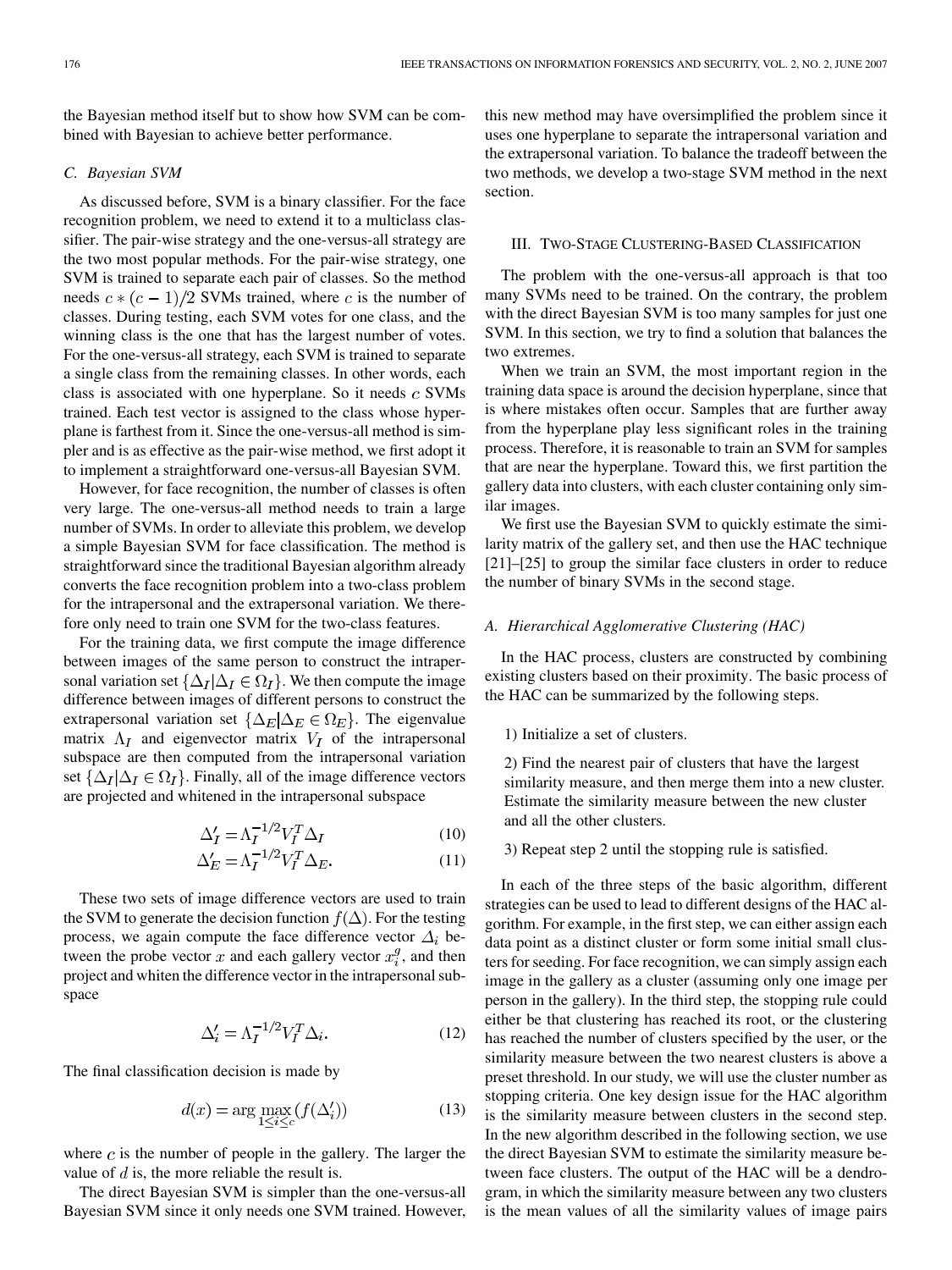

across the two clusters. An example is shown in Fig. 1, where ten classes are merged into three clusters.

## *B. Two-Stage SVM*

In order to use HAC to partition the gallery face data into clusters, we first need to compute the similarity among the face images. For a pair of face images  $i$  and  $j$  in the gallery, we first compute the image difference  $\Delta_E^{ij}$ , then project and whiten it in the intrapersonal subspace

$$
\Delta_E^{ij'} = \Lambda_I^{-1/2} V_I^T \Delta_E^{ij}.
$$
\n(14)

The similarity measure between the two images is then defined as

$$
S_{ij} = f(\Delta_E^{ij'}) \tag{15}
$$

where  $f$  is the SVM decision function in (3). The further away the image difference is from the decision hyperplane, the closer the image difference is to the intrapersonal variation. This means the two images are more similar to each other. The similarity values for all of the image pairs form the similarity matrix for the image gallery set. Using the similarity matrix, we then group the gallery dataset into clusters of similar images through the HAC.

After the similar images are clustered, in the second stage, we perform the one-versus-all Bayesian SVM within each cluster. Since the image number is much smaller in each cluster, the training complexity is significantly reduced. In addition, the SVM needs to only focus on a small number of similar images within each cluster. These data points are closer to the decision surface; thus, they are more likely to become support vectors.

During testing, we first compute the whitened face difference vector  $\Delta_i$  between the probe vector x and each gallery vector, and then simply find the face class that gives the smallest  $\Delta_i'$ . This is equivalent to the original Bayesian method. If the output is probe class k, we find the face cluster  $C(k)$  that contains class  $k$ . A second stage one-versus-all SVM is then performed on the cluster  $C(k)$  to obtain the final classification result. Since the original Bayesian method only requires computation between two short feature vectors, it is much faster and is used in the first stage to rank all of the data. Then, the more costly one-versus-all Bayesian SVM is only needed to process one small cluster. So the complexity of the HAC clustering-based algorithm is much less than the one-versus-all approach.

However, since the clustering is based on the training data only, the face clusters will stay the same in the testing stage. They are tuned to the training data without any adaptation to the test data. In order to cluster the data adaptively for each



Fig. 2. Illustration of the adaptive clustering multilevel subspace SVM algorithm.

test face, we further develop an adaptive clustering Bayesian SVM algorithm. We first use the original Bayesian algorithm to find a cluster of faces that are the most similar to the test face. We then use a one-versus-all algorithm to reclassify the face in this cluster to find the final result. Unlike the HAC clustering approach that only needs to train SVM classifiers in the training stage, if we have to retrain the one-versus-all classifier for each new cluster in the testing stage, the cost of computation will be simply too high. Instead, we train the one-versus-all Bayesian SVM in the training stage for all of the training data just like the original one-versus-all Bayesian SVM. We then use this one-versus-all Bayesian SVM to reclassify only the faces in the new cluster. So for training the complexity, it is the same as the one-versus-all, but for testing, the new cluster method will be much faster since it only needs to focus on a small cluster and the first-step original Bayesian algorithm is much faster. In experiments, we will see that this algorithm improves the recognition accuracy over all other methods. We will explain the reason in the experiment section.

# IV. ADAPTIVE CLUSTERING MULTILEVEL SUBSPACE SVM ALGORITHM

As discussed before, our proposed adaptive clustering SVM algorithm is indeed a two-stage algorithm. The classifier in the first stage helps to select a small subset of gallery classes used for the following SVM-based classification in the second stage. One thing to note is that the classier in the first stage can be any other classifier. This is another advantage of our adaptive clustering algorithm. The users can freely select the appropriate classifier in the first stage for convenience.

In order to achieve better recognition performance, we further develop an adaptive clustering multilevel subspace SVM algorithm by integrating the multilevel subspace analysis [31] in the first stage with the adaptive clustering algorithm in the second stage, as illustrated in Fig. 2.

The detailed algorithm is as follows.

In the first stage:

1) Divide the original face vector into  $K$  feature slices. Project each feature slice to its PCA subspace computed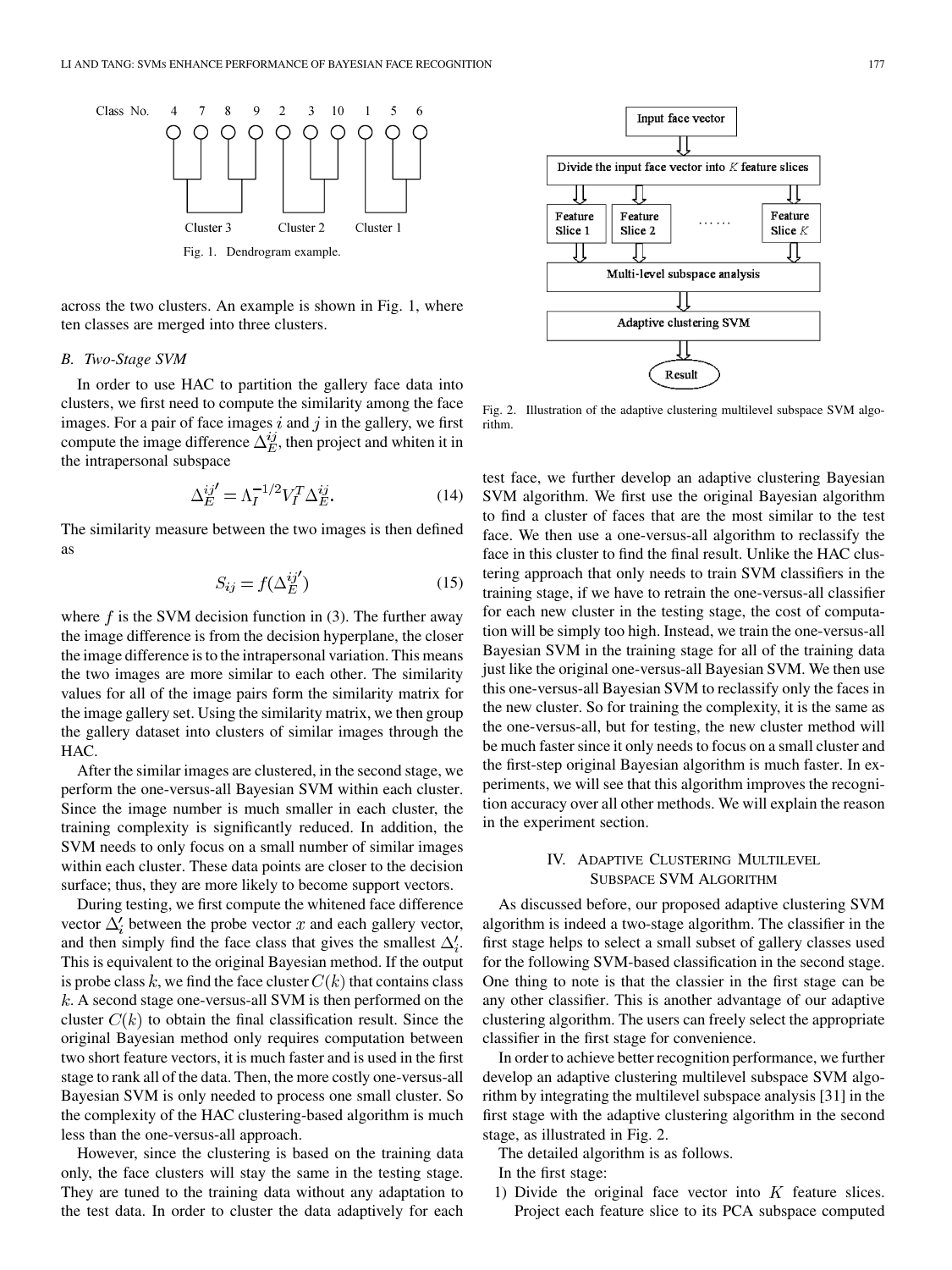from the training set of the slice and adjust the PCA dimension to reduce the most noise.

- 2) Compute the intrapersonal subspace using the within-class scatter matrix in the reduced PCA subspace and adjust the dimension of intrapersonal subspace to reduce the intrapersonal variation.
- 3) For the  $L$  individuals in the gallery, compute their training data class centers. Project all of the class centers onto the intrapersonal subspace, and then normalize the projections by intrapersonal eigenvalues to compute the whitened feature vectors.
- 4) Apply PCA on the whitened feature vector centers to compute the final discriminant feature vector.
- 5) Combine the extracted discriminant feature vectors from each slice into a new feature vector.
- 6) Apply PCA on the new feature vector to remove redundant information in multiple slices. The features with large eigenvalues are selected to form the final feature vector for recognition.

Steps 1 to 4 are the first level of the multilevel subspace analysis and steps 5 to 6 are the second level of the multilevel subspace analysis. That is why we call this algorithm multilevel subspace analysis [31]. The second stage of the adaptive clustering multilevel subspace analysis SVM algorithm is similar to that of the adaptive clustering Bayesian SVM.

The adaptive clustering multilevel subspace analysis SVM algorithm takes full advantage of the multilevel subspace analysis and adaptive clustering SVM and, thus, further improves the recognition performance. Furthermore, when the adaptive clustering multilevel subspace analysis SVM algorithm is applied to local features, such as elastic graph gabor features [33], we achieve the best recognition results in the experiment.

#### V. EXPERIMENTS

In this section, we conduct experiments on two face databases—the FERET face database [26] and the XM2VTS face database [27]. To better evaluate the recognition performance, we preprocess the face images through the following steps: 1) rotate the face images to align the vertical face orientation; 2) scale the face images so that the distances between the two eyes are the same for all images; 3) crop the face images to remove the background and the hair region; and 4) apply histogram equalization to the face images for photometric normalization.

We compare all the four new algorithms with the three traditional subspace methods—PCA, LDA, Bayesian method and the conventional One-Versus-All LDA-based SVM algorithm.

# *A. Experiment on the FERET Face Database*

For the FERET face database  $(fa/fb)$  [26], we use 495\*2 images of 495 people as training data, and use images of the other 700 people as test data. Therefore, the gallery set is composed of 700 images of 700 people. The probe set is composed of 700 images of the same 700 people.

When we train the SVM with one-versus-all strategy, the training samples are unbalanced (i.e., the number of samples for the positive (the same class) is often very small while the number of samples for the negative (the different classes) on

TABLE I RECOGNITION ERROR RATE ON THE FERET DATABASE AND THE XM2VTS DATABASE

| Methods                                                                      | Recognition Error Rate (%) |        |
|------------------------------------------------------------------------------|----------------------------|--------|
|                                                                              | <b>FERET</b>               | XM2VTS |
| <b>PCA</b>                                                                   | 15.4                       | 33.9   |
| <b>LDA</b>                                                                   | 9.7                        | 11.9   |
| Bayesian                                                                     | 6.7                        | 11.5   |
| Direct Bayesian<br><b>SVM</b>                                                | 3.9                        | 6.8    |
| One-Versus-All<br><b>LDA-based SVM</b>                                       | 6.1                        | 10.8   |
| One-Versus-All<br><b>Bayesian SVM</b>                                        | 4.0                        | 2.7    |
| <b>HAC Bayesian</b><br><b>SVM</b>                                            | 3.7                        | 2.7    |
| Adaptive<br>Clustering<br><b>Bayesian SVM</b>                                | 2.6                        | 1.0    |
| Adaptive<br>Clustering Multi-<br>Level Subspace<br><b>SVM</b>                | 1.3                        | 1.0    |
| <b>Gabor Features</b><br>With One-<br>versus-all SVM                         | 3.4                        | 3.1    |
| Gabor-based<br>Adaptive<br>Clustering Multi-<br>Level Subspace<br><b>SVM</b> | 0.6                        | 0.7    |

the other hand is very large). Hence, it is crucial to balance between them. Considering that not all samples contribute to the discriminative learning, it is reasonable to select a portion of negative samples which contain the most discriminant information. As discussed before, the samples that are near the boundary usually play a more significant role in the training process and, thus, deserve emphasis. This mechanism is explicitly implemented in the training process of the one-versus-all SVM, in which only a portion of selected negative samples near the boundary together with the positive samples are used to train the one-versus-all SVM.

The recognition results of all the tested methods are summarized in Table I. From the results, we can see that the Bayesian SVM is only slightly better than the original Bayesian algorithm. On one hand, this lack of significant improvement confirms that using only one hyperplane is not enough to separate the intrapersonal and extrapersonal subspaces. On the other hand, the result the Bayesian SVM achieves is still very encouraging with a 3.9% error rate achieved even though only one simple hyperplane is used. This clearly shows the power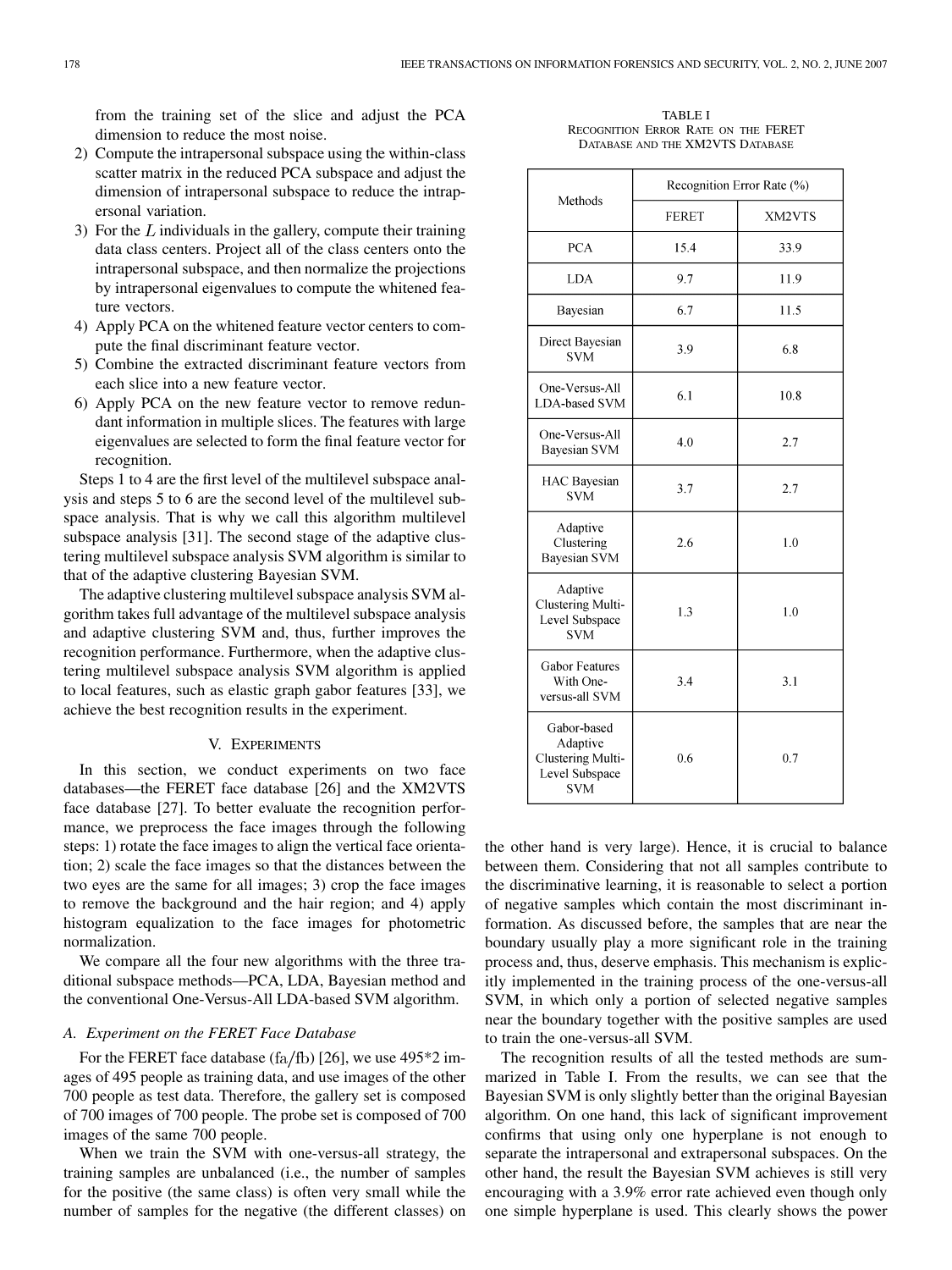

Fig. 3. Comparison of the recognition results for adaptive clustering using a different number of samples in the first step cluster. (a) FERET database. (b) XM2VTS database.

of the Bayesian framework. For the HAC clustering SVM, we set the cluster number to six. Both the one-versus-all method and the HAC-based method improve the recognition accuracy significantly. Compared to the original Bayesian method, the recognition error rate is reduced by 45%. One thing to note is that even though the training data are unbalanced for each individual SVM with each one having only one positive sample while many negative samples, the accumulated effect of all the classifiers can still perform very well. Finally, the adaptive clustering method gives the best accuracy of 97.4% among all Bayesian-based methods. This is very high accuracy for the FERET database. Both the HAC clustering and adaptive clustering methods are more efficient in computational cost since they only need to compute a small number of SVMs in the testing stage.

The good result for the adaptive clustering method is particularly interesting. Given that we use a regular one-versus-all method to reclassify the cluster of images selected by the original Bayesian method in the first step, instead of retraining the SVM, the method is effectively the same as combining the two classifier in a series operation. For the sake of comparison, we can also use the one-versus-all method first and then use the original Bayesian method. Of course, this is not a good approach since the former method is more expensive to compute. We select a different number of samples in the first step clustering for the two methods and compute the recognition accuracy. Fig. 3(a) shows the results for both methods. Clearly, using the first approach is much better. This can be explained by the complementary properties of the two classifiers.

The Bayesian method is more stable but less accurate. The one-versus-all Bayesian, on the other hand, is more accurate but less stable since it is possible that one or a few of the large number of SVMs may produce a larger than normal distance measure outlier that happens to overshadow the real face class. When a stable Bayesian classifier is used first, it will help to remove these outliers from the selected cluster of candidates to help improve the performance of the one-versus-all Bayesian classifier. In the experiment, the algorithm reaches the best performance with only 20 images in the cluster. If we use the less stable one-versus-all method first and then use the original Bayesian, the performance is actually worse than using the one-versus-all method alone, since the Bayesian method is less accurate. As the number of images in the cluster increases, the combined method actually gets closer to the second algorithm with decreasing influence of the first.

Furthermore, when using the adaptive clustering method on the multilevel subspace analysis method, the recognition error rate is further reduced by 50%.

Finally, when this algorithm is applied to local features, such as Gabor features, we achieve the best accuracy of 99.4% on the FERET database. Compared with the results of using only the Gabor features with the one-versus-all SVM, the error rate is reduced by at least 80%.

# *B. Experiment on the XM2VTS Face Database*

For the XM2VST database, we select all 295 people with four face images from four different sessions for each person. For the training data, we select 295\*3 images of 295 people from the first three sessions. The gallery set is composed of 295 images of 295 people from the first session. The probe set is composed of 295 images of 295 people from the fourth session.

We implement the comparative experiments similar to the FERET face database experiment. Although the data size is smaller than the FERET database, the fact that the probe set and the gallery set in this experiment are from different sessions makes the recognition task also very challenging. This can be seen from the poor results of the PCA method, which is similar to direct matching of face images. The recognition results of the eight tested methods are summarized in Table I. The adaptive clustering recognition results for a different number of images are shown in Fig. 3(b). The results further confirm our observation in the FERET data experiments.

#### VI. CONCLUSION

In this paper, we first develop a direct Bayesian-based SVM by combining the Bayesian analysis with the SVM. The direct Bayesian SVM needs only one SVM to be trained to classify the face difference between within-class variation and between-class variation. However, with additional simplicity, the new method also has an inherent drawback. It tries to separate two complex subspaces by just one hyperplane. In order to improve the recognition performance, we further develop three more Bayesian-based SVMs, including the one-versus-all method, the HAC-based method, and the adaptive clustering method. We compare the new algorithm with traditional subspace methods—PCA, LDA, and Bayesian method through experiments on two face databases—the FERET face database